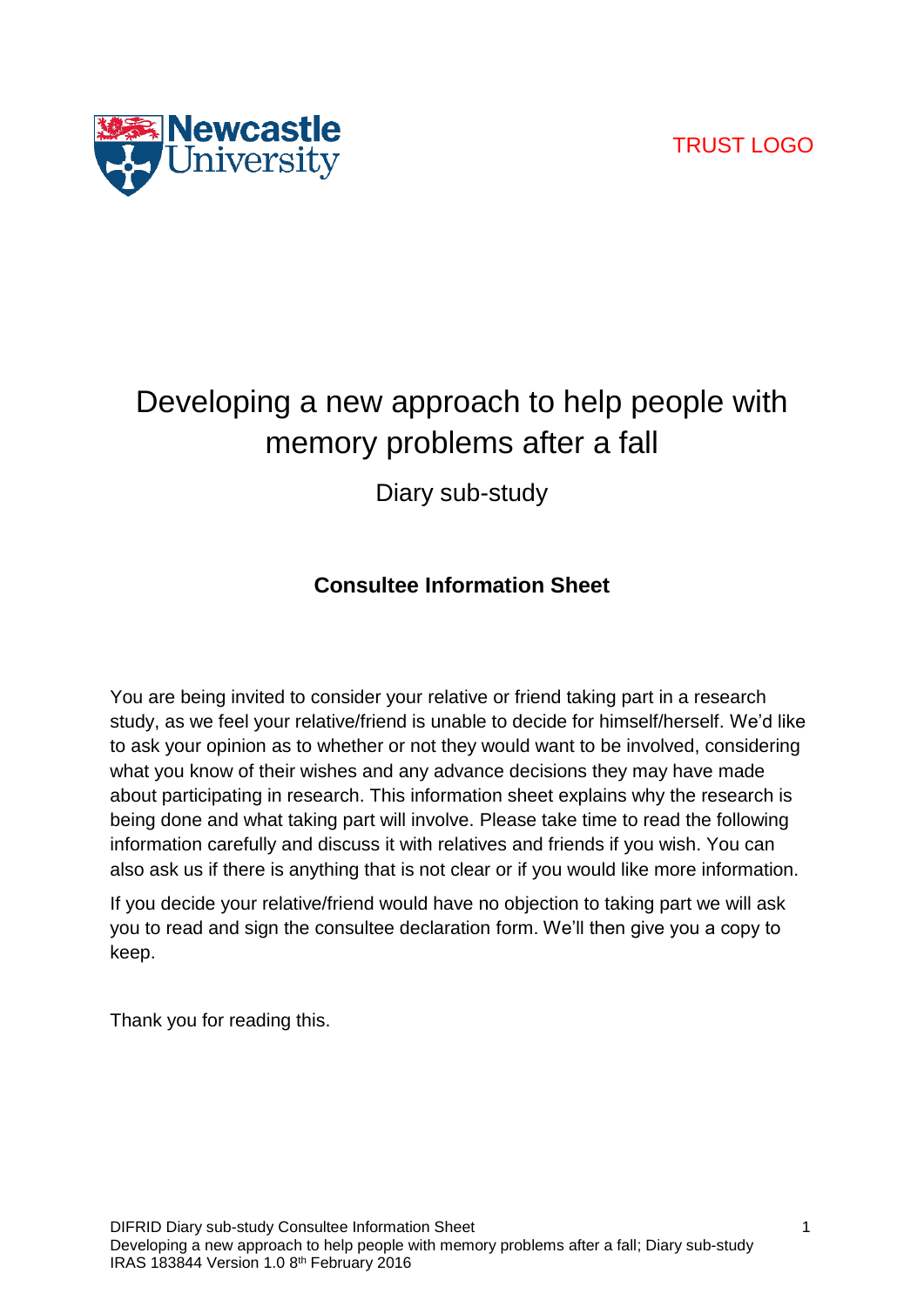## *What is the purpose of the study?*

We are hoping to learn from existing services how best to support people with fallrelated injuries who may have problems with their memory and thinking. One way in which we are looking at this is to ask people to complete diaries.

#### *How can I help?*

You have been given this leaflet because your friend/relative has suffered a fall. We would like you both to make a note of all the help you receive in a diary. We will use this information to help us develop a new approach for people with memory problem with fall-related injuries.

### *What's involved?*

If you agree to consider your relative/friend taking part:

- A member of the research team will contact you to arrange a convenient time to visit you and your relative/friend at home (or at hospital, if they are an inpatient at the time).
- They will discuss the study in more detail with you, answer any questions, and ask you to complete a Consultee Declaration Form if you are happy to proceed.
- They will explain how they would like you to help your relative or friend to complete a diary for 12 weeks, keeping a note of the services they have been in contact with or used during this time.
- They will ask your relative/friend to complete a short test of their memory. It does not matter if they cannot answer the questions in this test.
- The diaries are returned to the research team by post, using pre-paid envelopes that we will supply.
- We will inform your relative/friend's GP that they are in the study
- If you/they record that they have seen a health care professional, we may look at their medical notes to see what happened.

We may invite you to take part in an interview to explore your views of the help and support your relative/friend has received. After the interview, you may be consulted as to whether your relative/friend would object to one of their appointments with a healthcare professional being observed. This is a separate part of the study and you would be given further information and the opportunity to discuss this prior to making a decision.

# *What difference will it make?*

It is unlikely that taking part will help you directly, however the information you provide within the diary may help us create a better approach to helping people with memory problems who fall in the future.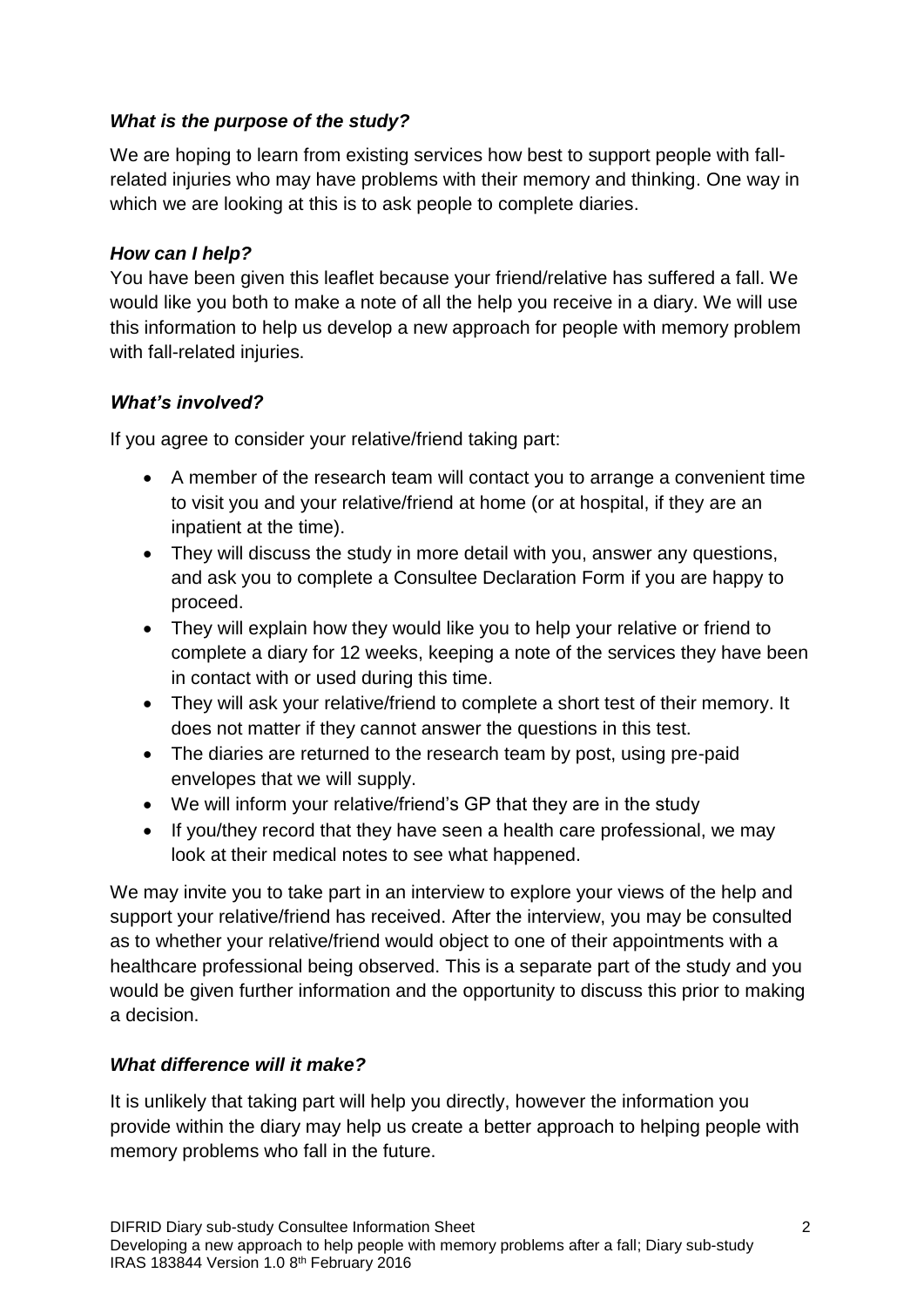# *Are there any possible disadvantages to taking part?*

We are aware that discussing your possible involvement in the study may involve talking about potentially sensitive issues. The researchers will be aware of this possibility and will draw on their experience to avoid causing any distress. All efforts will be made to ensure the wellbeing of both yourself and your relative/friend, and you can ask that the researcher stop or suspend the discussion at any point.

# *Does my relative/friend have to take part?*

No. It is entirely up to you to decide whether or not your relative or friend takes part. If you want to find out more about taking part in research, you can contact the NHS Patient Advisory Liaison Service (PALS) <*insert local number*>. You do not have to give a reason if you do not want to be involved. Whatever you decide will have no effect on the care your family member or friend receives now or in the future. If you change your mind, you can leave the study at any time without giving a reason.

### *How will my information be kept confidential?*

Any information you give us will be kept confidential. Your personal details will only be used if we need to contact you.

The Research and Development department oversee research taking place in The Newcastle upon Tyne Hospitals NHS Trust. They may look at data collected during the study to make sure that the research is being conducted properly.

#### *What will happen to the results of this study?*

The results will be presented at research meetings, and published on the National Institute for Health Research Health Technology Assessment programme website and in scientific journals. You and your relative/friend will not be identified in any report or publication.

We will also present our findings at local Patient and Public Involvement groups, and will send a newsletter to all our participants to keep them informed of how the study is progressing.

#### *Who is organising and funding this study?*

This study will be organised by a team at Newcastle University. It is sponsored within the NHS by The Newcastle upon Tyne Hospitals NHS Foundation Trust.

The study is funded by the NHS through the National Institute for Health Research (NIHR) Health Technology Assessment programme.